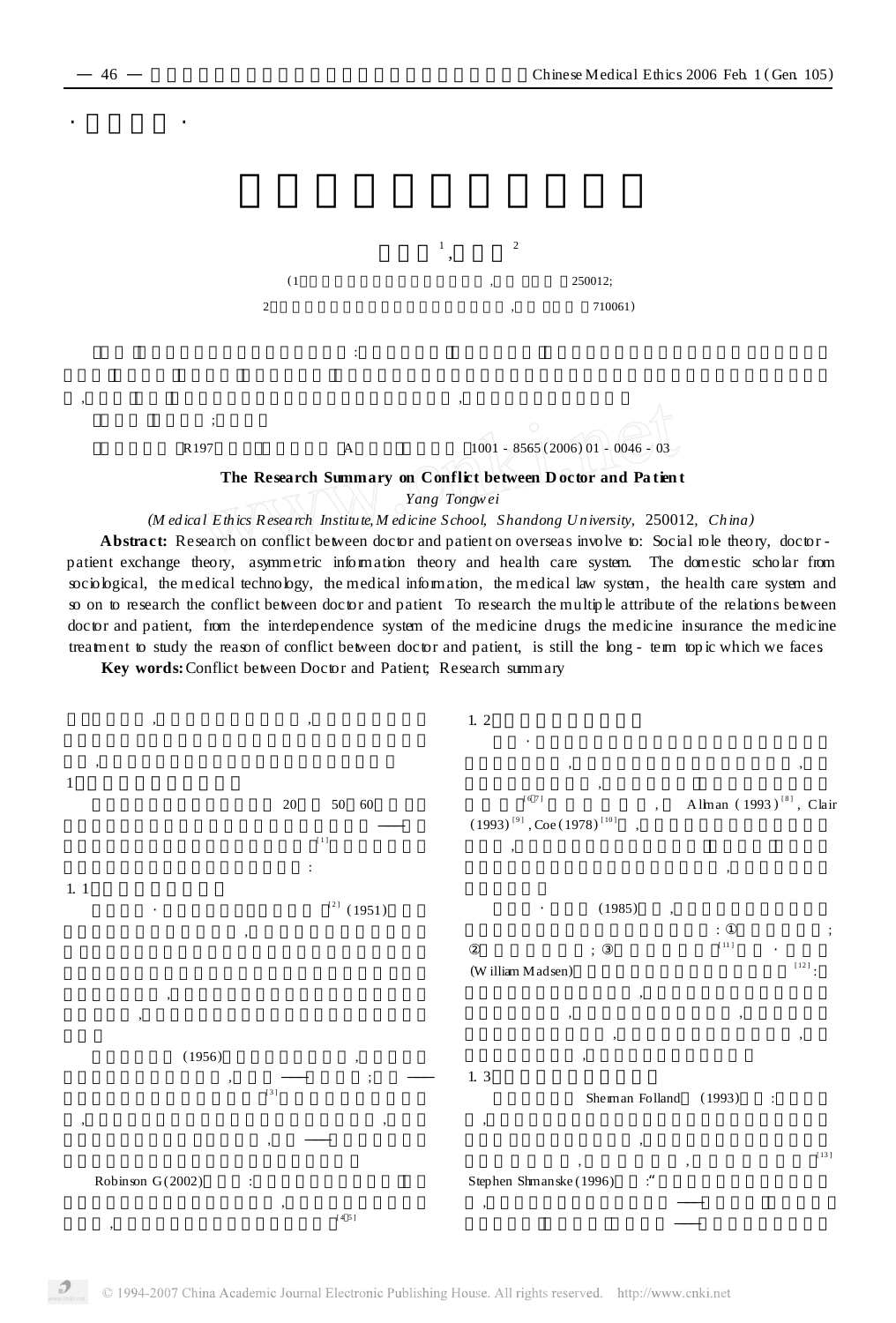

 $\mathcal{D}$